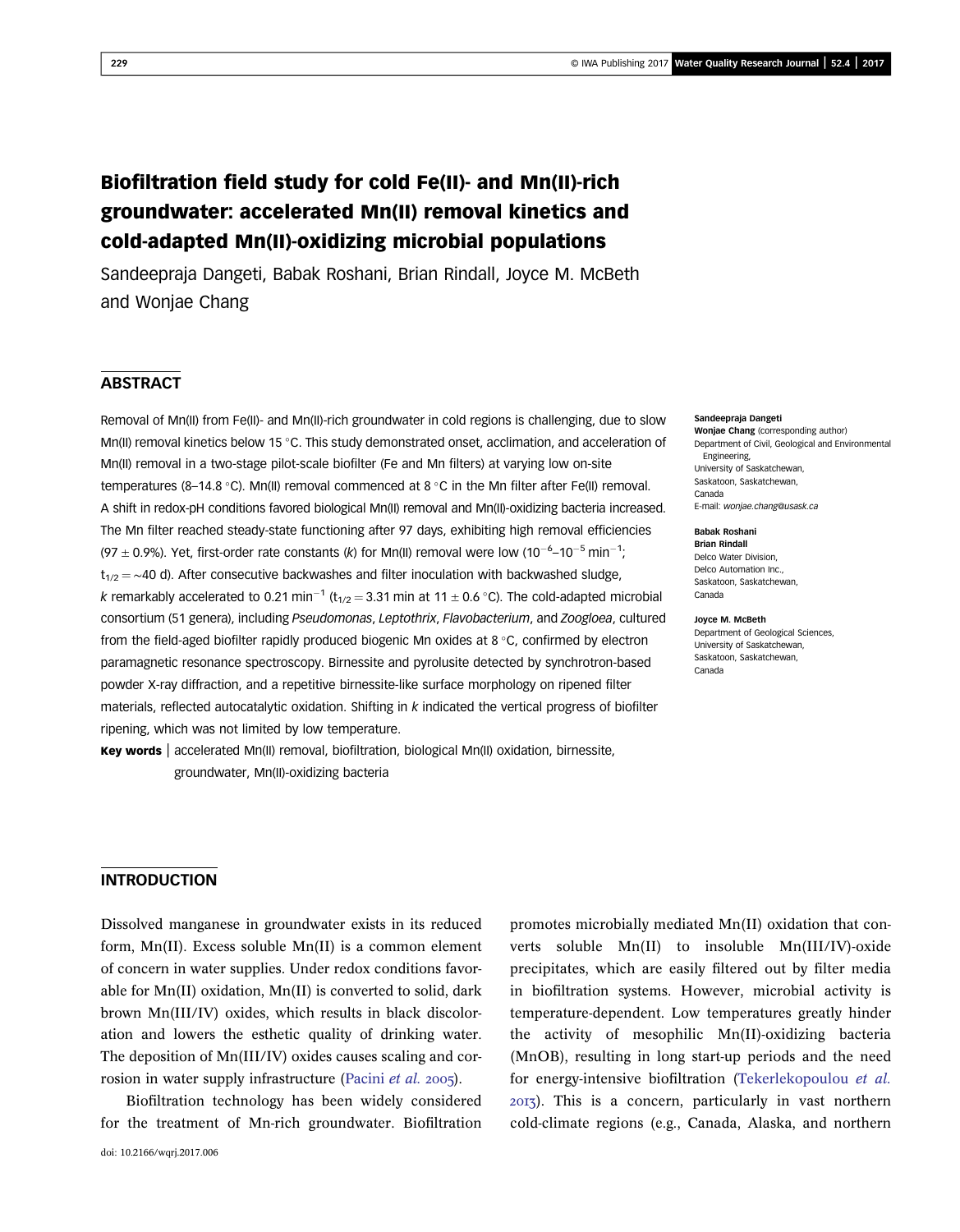<span id="page-1-0"></span>China and Europe) (Š[tembal](#page-12-0) [et al.](#page-12-0) 2005; Cai et al. 2016). Previous studies report that Mn(II) removal promoted by MnOB activity and/or Mn-oxide surface coatings on filter materials significantly decreases below  $15^{\circ}$ C [\(Ber](#page-12-0)[benni](#page-12-0) et al. 2000; [Cooley & Knocke](#page-12-0) 2016). The Mn(II) oxidation activity of Leptothrix discophora (MnOB) incubated at  $8\degree$ C, for example, was suppressed to 50–80% of its oxidation activity at room temperature ([Boogerd & de](#page-12-0) [Vrind](#page-12-0)  $1987$ ).

However, at the same time, MnOB are ubiquitous in natural and engineered environments such as the deep sea, rivers, lake sediments, fjords, and water pipes [\(Tebo](#page-12-0) [et al.](#page-12-0) 2005). Indigenous MnOB tolerant to low temperatures may be abundant or even prevail in cold habitats [\(Krishnan](#page-12-0) [et al.](#page-12-0) 2009). Enhancing MnOB adapted to low temperatures may be crucial for the onset of Mn(II) oxidation and the generation of biogenic Mn oxides. Those biogenic Mn oxides may then trigger autocatalytic Mn(II) oxidation during bio-filtration [\(Burger](#page-12-0) et al. 2008; [Bruins](#page-12-0) et al. 2015a), which may positively influence the kinetics of Mn(II) removal in cold environments. Yet, cold-adapted MnOB capable of rapidly generating Mn oxides at low temperatures have not been extensively reported in previous field studies. In addition, the onset, acclimation, and acceleration of Mn(II) removal under low temperature regimes have not been extensively described in biofiltration studies conducted at field sites.

In this study, a flow-through pilot-scale biofiltration unit containing virgin filter media (anthracite, sand, and gravel) was installed for the field experiment for the treatment of cold Fe(II)- and Mn(II)-rich groundwater. Fe(II) is often naturally abundant when groundwater is rich in Mn(II). Fe(II) oxidation is very thermodynamically favorable and occurs rapidly in the presence of oxygen. However, the Mn(II) oxidation kinetics are very slow or negligible in the absence of biotic and/or abiotic catalysts ([Mouchet](#page-12-0) 1992). This study focuses on  $Mn(II)$  removal through a two-stage biofiltration unit at a water treatment plant in the town of Langham (Saskatchewan, Canada), which has an annual mean temperature of ~2 °C. The temperature of the influent groundwater that continuously flowed into the biofiltration unit ranged from 4 to  $8^{\circ}$ C, and the effluent temperature of the Mn filter ranged from 8 to  $14.8\textdegree C$  throughout the study. The objective of this study was to demonstrate how Mn(II) oxidation activity commenced, acclimated and accelerated in the biofiltration unit under the low on-site temperature regime. This study also addresses how Mn(II) removal kinetics is related to filter ripening. A cold-adapted MnOB consortium derived from the sufficiently aged Mn filter was investigated.

### MATERIALS AND METHODS

#### Natural groundwater

The groundwater source in this field experiment was the Floral formation of the Dalmeny aquifer in Saskatchewan (SK) ([Fortin](#page-12-0) et al. 1991), accessed via a groundwater well at the Langham Water Treatment Plant. Water chemistry data for the influent groundwater used in this study are presented in Table 1.

Table 1 | Operational parameters for the pilot-scale biofiltration unit and water chemistry data for the influent and effluent groundwater

| Operational parameters          |                    |                    |  |
|---------------------------------|--------------------|--------------------|--|
| Flow velocity                   | $3.21 \text{ m/h}$ |                    |  |
| Number of backwashes            | 9                  |                    |  |
| Filter depth (cm)               |                    |                    |  |
| Head space                      | 44                 |                    |  |
| Anthracite                      | 50                 |                    |  |
| Fine and coarse sand            | 41                 |                    |  |
| Gravel                          | 20                 |                    |  |
| Groundwater chemistry           |                    |                    |  |
|                                 | Influent           | Mn filter effluent |  |
| Temperature $({}^{\circ}C)^{a}$ | $4 - 8$            | $8 - 14.8$         |  |
| $pH^a$                          | 7.1                | $7.2 - 7.8$        |  |
| ORP $(mV)^a$                    | $-45$              | 300-500            |  |
| Total Fe $(mg/L)^{b,c}$         | $2.81 \pm 0.02$    | $0.002 + 0.001$    |  |
| Total Mn $(mg/L)^{b,c}$         | $0.88 \pm 0.01^d$  | < 0.001            |  |
| $NH_3$ (mg/L) <sup>b,c</sup>    | 0.53               | 0.13               |  |
| $NO3$ (mg/L) <sup>b,c</sup>     | 0.04               | 2.2                |  |

aMeasured using the sensors on-site.

bSampled at 110 days.

<sup>c</sup>ICP-OES analyses.

 $^{d}$ 0.88  $\pm$  0.01 mg/L in groundwater influent; and 0.84 mg/L in Fe filter effluent.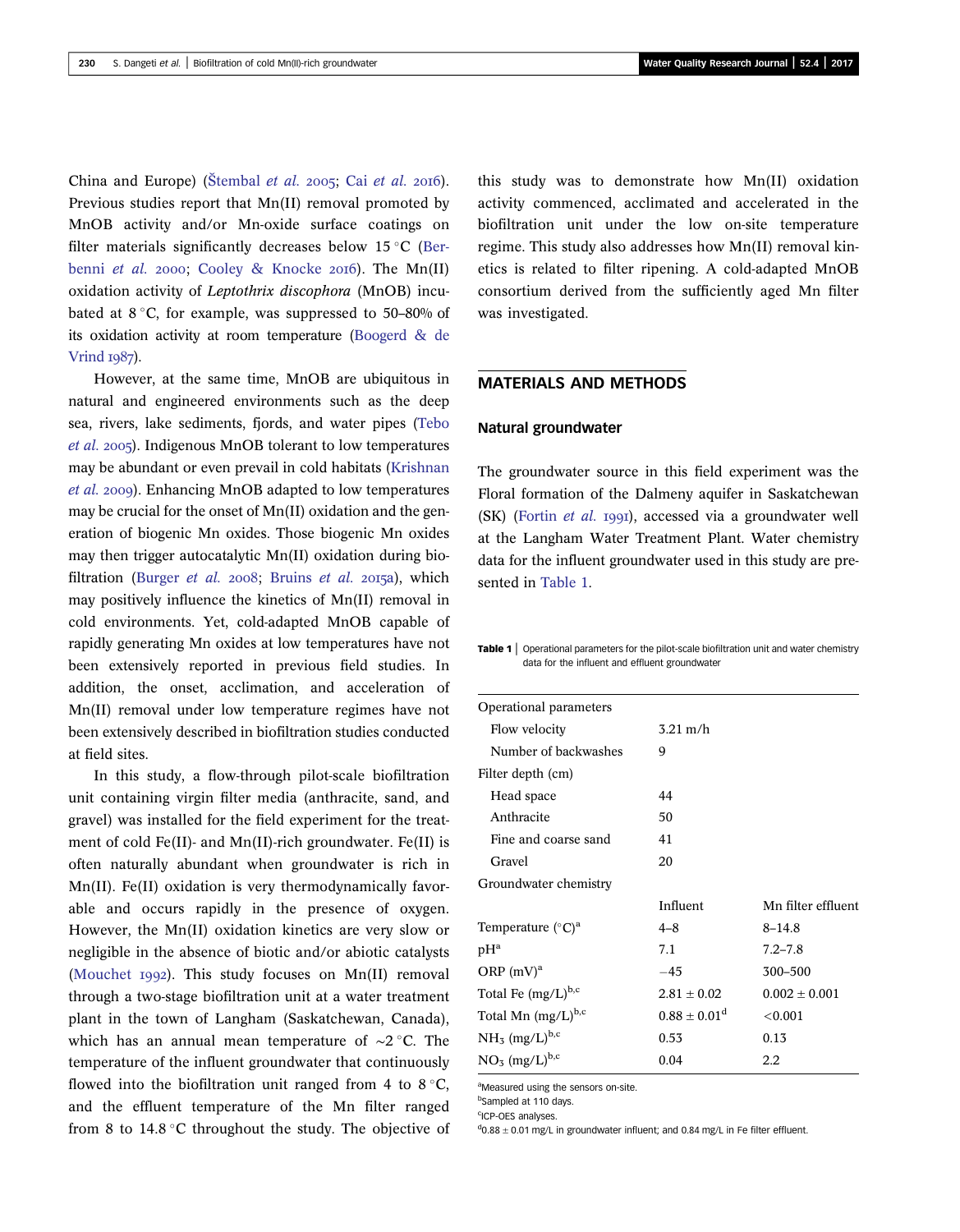#### Biofiltration system

Figure S1 in the Supplementary material (available with the online version of this paper) illustrates the schematic diagram for the biofiltration unit. The biofiltration unit was designed to remove Fe(II) in the first filter (Fe filter) and Mn(II) in the second filter (Mn filter). From top to bottom, the two filter columns contained four layers of filter media: granular anthracite, fine sand, coarse sand, and gravel. An aeration tank with an air compressor was installed between the Fe and Mn filters to aerate the groundwater. The biofiltration experiment was conducted over six months from July 2014 to January 2015, to include both a summer and a winter season. The operational parameters for the biofiltration unit are summarized in [Table 1.](#page-1-0) Detailed information about the biofiltration operation is available in the Supplementary material.

#### On-site monitoring and chemical analyses

During biofiltration, water chemistry data were collected onsite for the effluents of the two biofilters: Fe(II) and Mn(II) concentrations, temperature, pH, oxidation-reduction potential (ORP), and dissolved oxygen (DO). Colorimetric analyses were used to measure Fe(II) and Mn(II) concentrations (Hach Methods 8146 and 8149, respectively). Two sets of three probes were installed at the outlet of each biofilter (Hach-PD2P1, Hach-RD1P5, and Hach-5540D0C) to monitor pH, ORP, DO, and temperature. The formation of Mn oxides on the filter media in the biofiltration unit was assessed onsite using the Leucoberbelin blue I (LBB) colorimetric assay (Sigma-Aldrich Canada). For water samples collected from the Mn filter, off-site analyses were performed using inductively coupled plasma optical emission spectroscopy (ICP-OES) to precisely confirm the changes in Fe(II) and Mn(II) concentrations in the groundwater before and after the biofiltration treatment. Detailed information about effluent sampling (triplicate) and data analyses, including statistical analyses, is presented in the Supplementary material.

# Viability, metabolic activity, and cold-adapted MnOB consortium culturing

The number of viable MnOB, the most probable number (MPN), and adenosine triphosphate (ATP) concentrations were determined as similarly described in relevant previous studies ([Tebo](#page-12-0) et al. 2007; [Granger](#page-12-0) et al. 2014). Cold-adapted MnOB consortia were cultured at  $8^{\circ}$ C using backwash water collected on day 110 from the Mn filter. Further information for the culture-dependent analyses above is presented in the Supplementary material.

Genomic DNA was extracted from the cultured consortium using PowerWater® DNA Isolation Kits (MoBio Laboratories). Extracted DNA was sent to RTLGenomics (Lubbock, Texas) for high-throughput amplicon sequencing using the Illumina-MiSeq platform. Raw sequence reads were processed using the MOTHUR software package, version v.1.32.0, following the standard operating procedure for MiSeq analyses [\(Schloss](#page-12-0) et al. 2009). 16S rRNA gene amplicons (pair ends) from the enriched MnOB consortium were deposited in the European Nucleotide Archive (ENA) under project number PRJEB15479, and accession numbers ERS1360945 and ERS1360944.

### Mn-oxide characterization

To characterize the surface morphology and elements of the solid precipitates and filter materials, analyses were conducted using scanning electron microscopy with energy dispersive X-ray spectrometry (SEM/EDS; Hitachi S3000- N SEM with a Quartz PCI XOne SSD X-ray analyzer). An electron paramagnetic resonance (EPR) spectroscopy analysis was performed for the precipitates obtained from the culturable MnOB consortium (Supplementary material). Synchrotron-based powder X-ray diffraction (PXRD) analyses were conducted using the Canadian Macromolecular Crystallography Facility's bending magnet beamline (CMCF-BM, 08B1-1) at the Canadian Light Source (CLS). Detailed information about the data processing is available in the Supplementary material.

### Mn(II) removal kinetics

Mn(II) removal kinetics is expressed using the following first-order kinetic model that considers empty bed contact time (EBCT), as similarly described in previous studies [\(Katsoyiannis & Zouboulis](#page-12-0) 2004; Yang [et al.](#page-13-0) 2015; [Zeng](#page-13-0)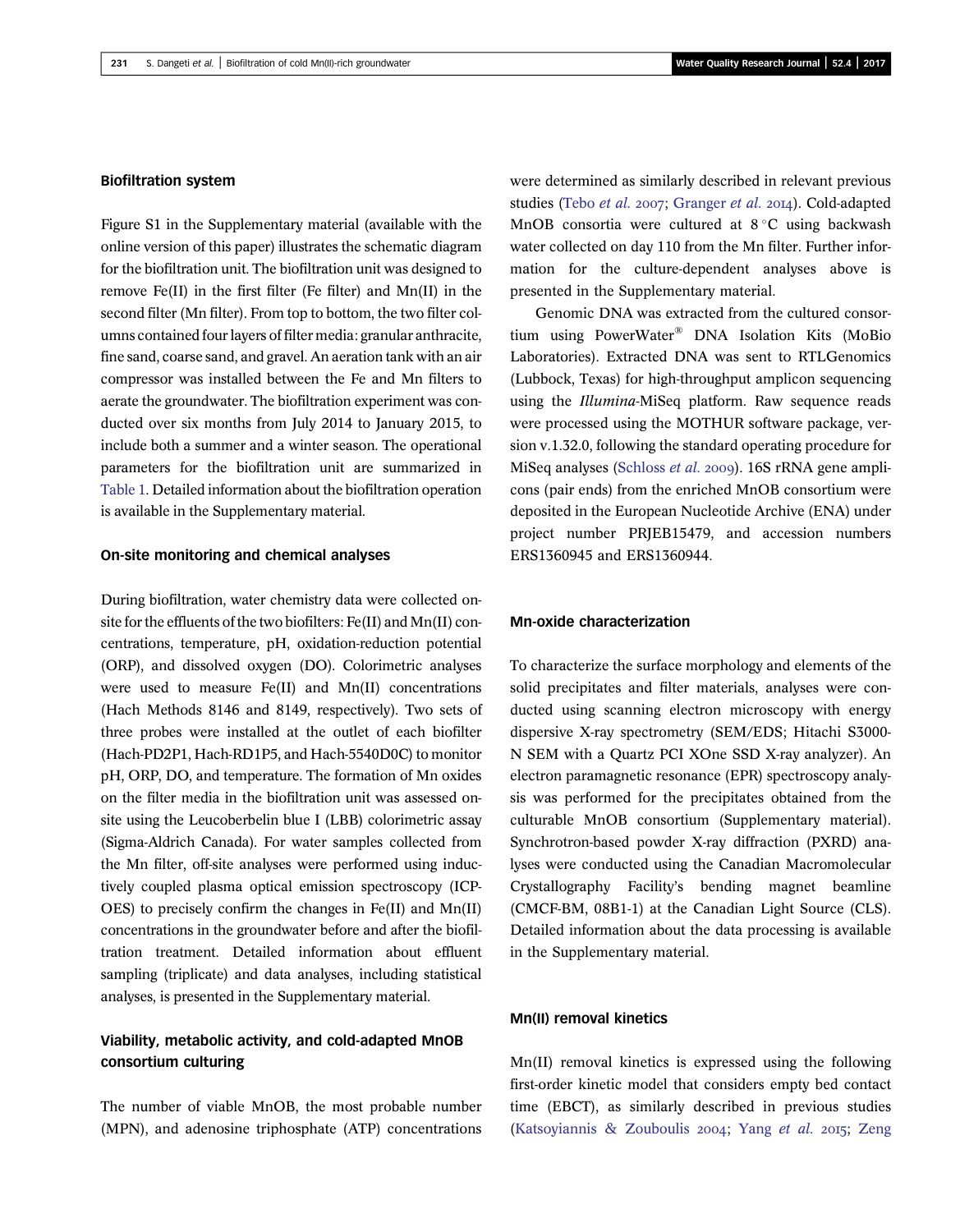[et al.](#page-13-0) 2015; [Cheng](#page-12-0) et al. 2016).

$$
\frac{d[Mn(II)]_t}{dt} = -k[Mn(II)]_t
$$

In the equation above,  $k$  is the first-order rate constant  $(min^{-1})$  for the overall removal of Mn(II), which may include biological and/or physico-chemical removal.  $[Mn]_t$ is the concentration of Mn(II) at the EBCT. The EBCT is the amount of time an influent to be treated is in contact with the filter media in a vertical filter column. The EBCT is calculated as follows:

$$
Empty Bed Contact Time (EBCT) = \frac{Volume (L)}{Flow rate (\frac{L}{min})}
$$

The Mn(II) concentrations in samples collected from the four sampling ports of the Mn filter were measured for the kinetic analyses. Temporal changes in the vertical distribution of Mn(II) concentrations were assessed using the four sampling ports installed vertically along the biofiltration unit at varying depths. Contour maps for Mn(II) concentrations in the Mn filter were generated using Surfer 13 (Golden Software).

### RESULTS AND DISCUSSION

#### Start-up and steady-state functioning of the biofilter

Dissolved Fe(II) concentrations in the groundwater rapidly decreased through the Fe filter (Figure  $1(a)$ ). Fe(II) concentrations in the effluent stream of the Fe filter were consistently below the drinking water standard (DWS) for Fe(II) of 0.3 mg/L. Dissolved Fe(II) was removed from the groundwater prior to Mn biofiltration consistently over the course of the field experiment (183 days).

[Figure 1\(b\)](#page-4-0) presents changes in the Mn(II) concentrations in the Mn filter effluent over time. Figure  $1(c)$ shows the effluent temperatures monitored at the outlet of the Mn filter. Mn(II) concentrations in the Mn filter effluent were relatively stable over the first month (days 0–29) at  $~\sim 0.8$  mg/L, which was only  $~\sim 0.1$  mg/L less than the Mn(II) concentration in the influent groundwater  $(0.88 \pm$ 

0.01 mg/L). However, between days 29 and 34, Mn(II) concentrations began to decrease in the Mn filter effluent ([Figure 1\(b\)](#page-4-0)). Meanwhile, the effluent temperatures were stable at  $8^{\circ}$ C for the first 81 days of the biofiltration experiment, indicating that Mn(II) removal commenced in 29– 34 days at the on-site temperature of  $8\degree$ C. Two additional months were required to reach the steady-state functioning of the Mn filter at 97 days, at which point the Mn(II) removal efficiency was high and stable  $(97 \pm 0.9\%)$ . The mean effluent temperature during the steady-state functioning period was  $12 \pm 0.6$  °C.

Mn(II) concentrations in the Mn filter effluent collected at the site were  $0.03 \pm 0.01$  mg/L during the steady-state functioning period. The ICP-OES analyses for the effluent collected on day 110 confirmed that total Mn(II) concentrations in the effluent were below the DWS of 0.05 mg/L ([Table 1\)](#page-1-0). The difference in the datasets for mean total Mn(II) concentrations in the groundwater before and after biofiltration was statistically significant, with  $p < 0.0001$ (t-test, [Table 1\)](#page-1-0). The LBB I assay (Figure  $1(e)$ ) provided an on-site indication of Mn-oxide formation on the anthracite and sand collected from the Mn filter on day 183 (at the end of the experiment). Mn(II) oxidation in the Fe filter was negligible, as indicated by the LBB I assay for the filter media collected from the Fe filter ([Figure 1\(d\)\)](#page-4-0). Total Mn concentrations in the Fe filter effluent (day 110) were as high as 0.84 mg/L. This is most likely due to the lower redox potential in the Fe filter (e.g.,  $\langle 200 \text{ mV} \rangle$ , which allows Fe(II) oxidation but not Mn(II) oxidation [\(Mouchet](#page-12-0) 1992). NH<sub>3</sub> concentrations were as low as  $0.53$  mg/L in the groundwater influent, and nitrifying activity would not prevail in the Fe filter.

After Mn(II) removal began at  $8^{\circ}$ C and shortly before the start of steady-state functioning in the Mn biofilter, the effluent temperature increased from 8 to  $13^{\circ}$ C due to indoor heating in the water treatment facility in October (Figure  $1(c)$ ). There was no direct heat supply to the biofiltration units. After October, effluent temperatures fluctuated between 9.5 and 14.8  $\degree$ C until early December (after the steady-state condition was reached), and then stabilized at  $11 \pm 0.6$  °C for the rest of the winter period (until January), during which the Mn(II) removal efficiency of the Mn filter was still stable at 97% and was not influenced by the temperature fluctuations ([Figure 1\(b\)](#page-4-0) and [1\(c\)](#page-4-0)).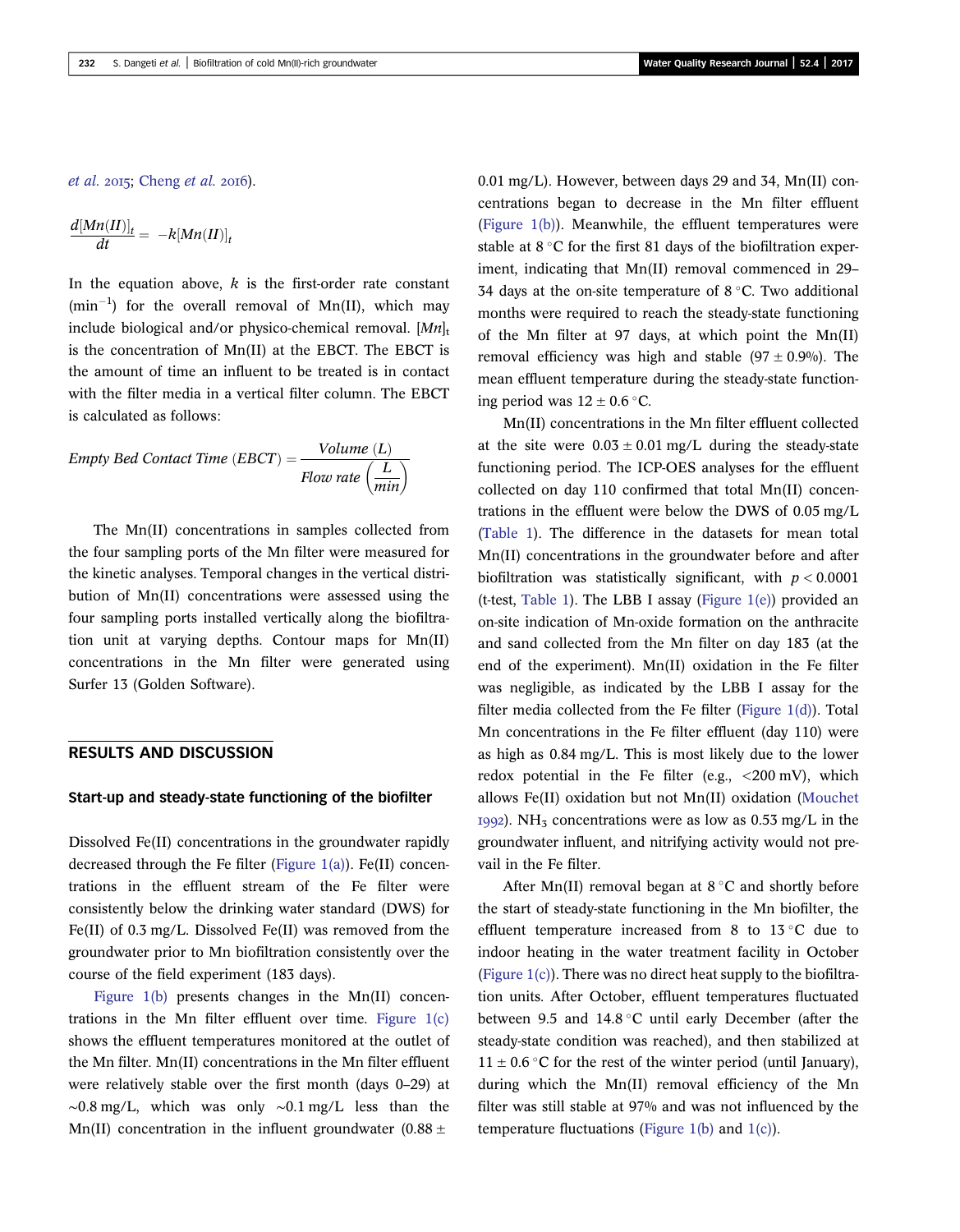<span id="page-4-0"></span>

Figure 1 | Profiles of Fe(II) and Mn(II) concentrations, and temperatures measured from the effluent stream of the Mn filter. Downward arrows represent backwashes during the course of the biofilter operation. Asterisks (\*) represent inoculations of the Mn filter with backwash sludge. DWS refers to the Canadian drinking water standards of 0.3 and 0.05 mg/L for Fe(II) and Mn(II), respectively. Leucoberbelin blue I (LBB I) assay indicated Mn (III/IV) oxides desorbed from anthracite and sand collected from the Fe and Mn filters.

### Shift in ORP

The ORP in the Mn filter gradually increased as the Mn(II) concentrations decreased in the Mn filter effluent stream [\(Figure 2\(a\)](#page-5-0)). This correlation was statistically significant based on a Spearman correlation analysis (correlation coefficient:  $-0.84$ ,  $p < 0.0001$ ). Once the ORP in the Mn filter reached 300 and 313 mV around days 29 and 34, Mn(II)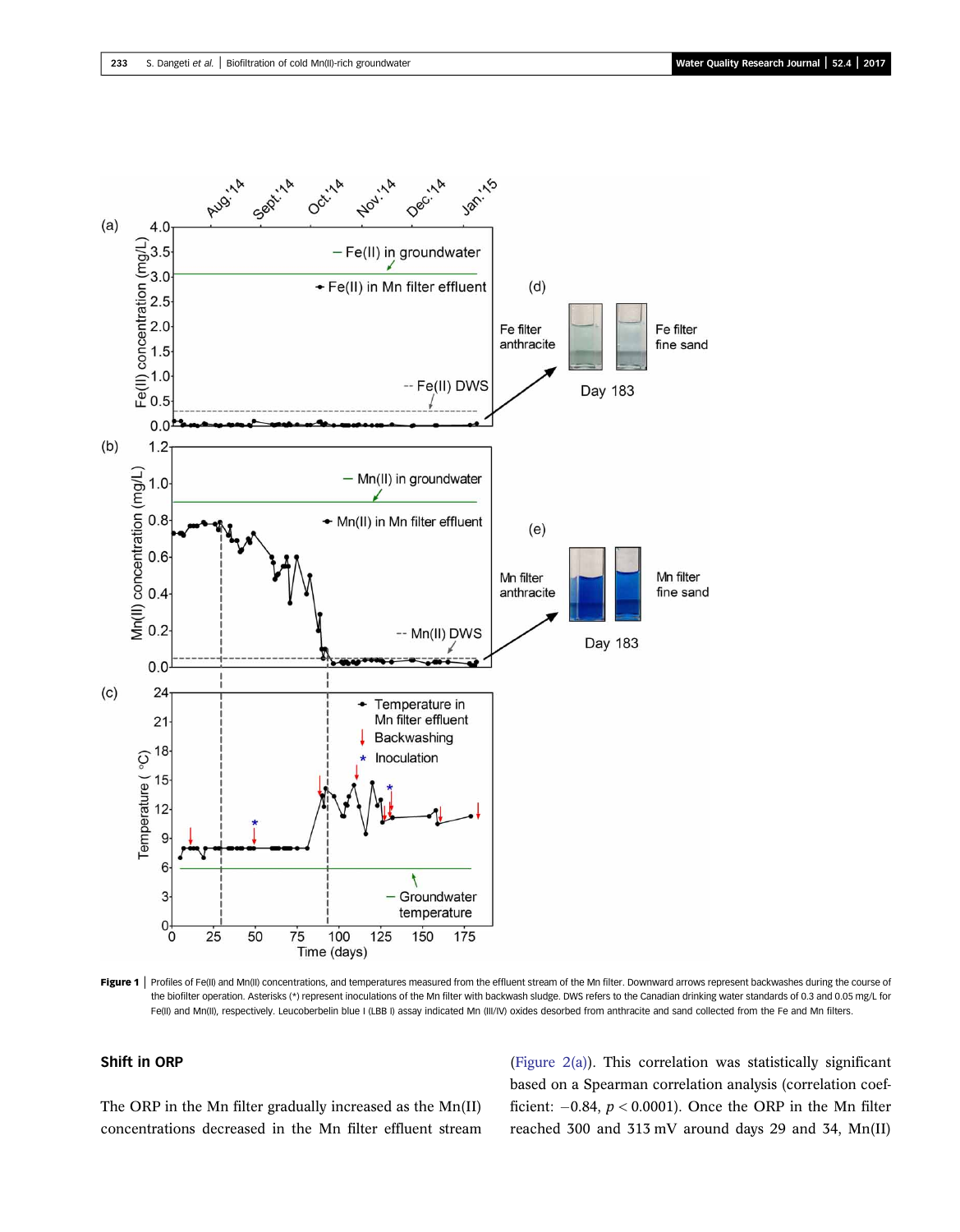<span id="page-5-0"></span>

Figure 2 | The correlation between changes in Mn(II) concentrations and ORP. The Eh-pH diagram indicates a shift in Eh and pH conditions in favor of biological Mn(II) oxidation.

removal commenced as described above (Figure 2(a)). A steep increase in the ORP from ∼300 to ∼430 mV was observed shortly after a filter backwash with a subsequent inoculation of the Mn biofilter with the backwashed sludge. At that point, the ORP remained over 400 mV and became relatively stable between 400 and 500 mV. Once the steady-state functioning of the Mn filter was established, the ORP was less sensitive to both temperature fluctuations and backwashing frequency (Figures  $1(c)$  and  $2(a)$ ).

Using the ORP and corresponding pH data measured from the influent groundwater and Mn filter effluent, Pourbaix diagrams (Mn-H<sub>2</sub>O system) were constructed (Figure 2(b)). The Eh (or ORP) and pH conditions of the Mn filter notably shifted from reducing to oxidizing conditions over the course of biofiltration. As the Mn filter acclimated, Eh-pH conditions in the Mn filter gradually shifted to conditions suited for biological Mn(II) oxidation, as similarly reported by Mouchet  $(1992)$  and [Pacini](#page-12-0) et al.  $(2005)$ . Once the steady-state functioning of the Mn filter was reached (after 97 days), all Eh-pH data points fell within the field of biological Mn(II) removal. The shift in the redox conditions and pH in the Mn filter suggested the enhancement of biological Mn(II) oxidation.

The co-presence of Fe(II),  $NH<sub>5</sub>$ , DO concentrations, and pH were not within their limiting ranges for biological Mn(II) oxidation [\(Table 1](#page-1-0)). The DO content in the Mn filter was maintained at  $9 \pm 1.7$  mg/L. An increase in nitrate  $(NO<sub>3</sub><sup>-</sup>)$  concentrations from 0.04 to 1.8 mg/L was observed during biofiltration. However, nitrification did not appear to inhibit Mn(II) oxidation in the Mn filter, presumably due to the low initial concentrations of  $NH<sub>3</sub>$ .

#### Viability and metabolic activity of microbial populations

The viable populations of aerobic MnOB in the effluent and backwash water of the Mn filter (collected on day 110, early in the period of steady-state functioning) were significantly greater than in the untreated groundwater (also sampled on day 110), based on the plate-count enumerations of MnOB at the start-up temperature of  $8^{\circ}$ C [\(Figure 3\(a\);](#page-6-0) one-way ANOVA,  $p < 0.0001$ ). Similarly, the MPN data for day 106 samples showed that a greater number of culturable heterotrophs were present in the Mn filter effluent (93 MPN/mL) than in the raw influent groundwater (2 MPN/mL) and the Fe filter effluent (59 MPN/mL). The ATP concentrations measured after the experiment in the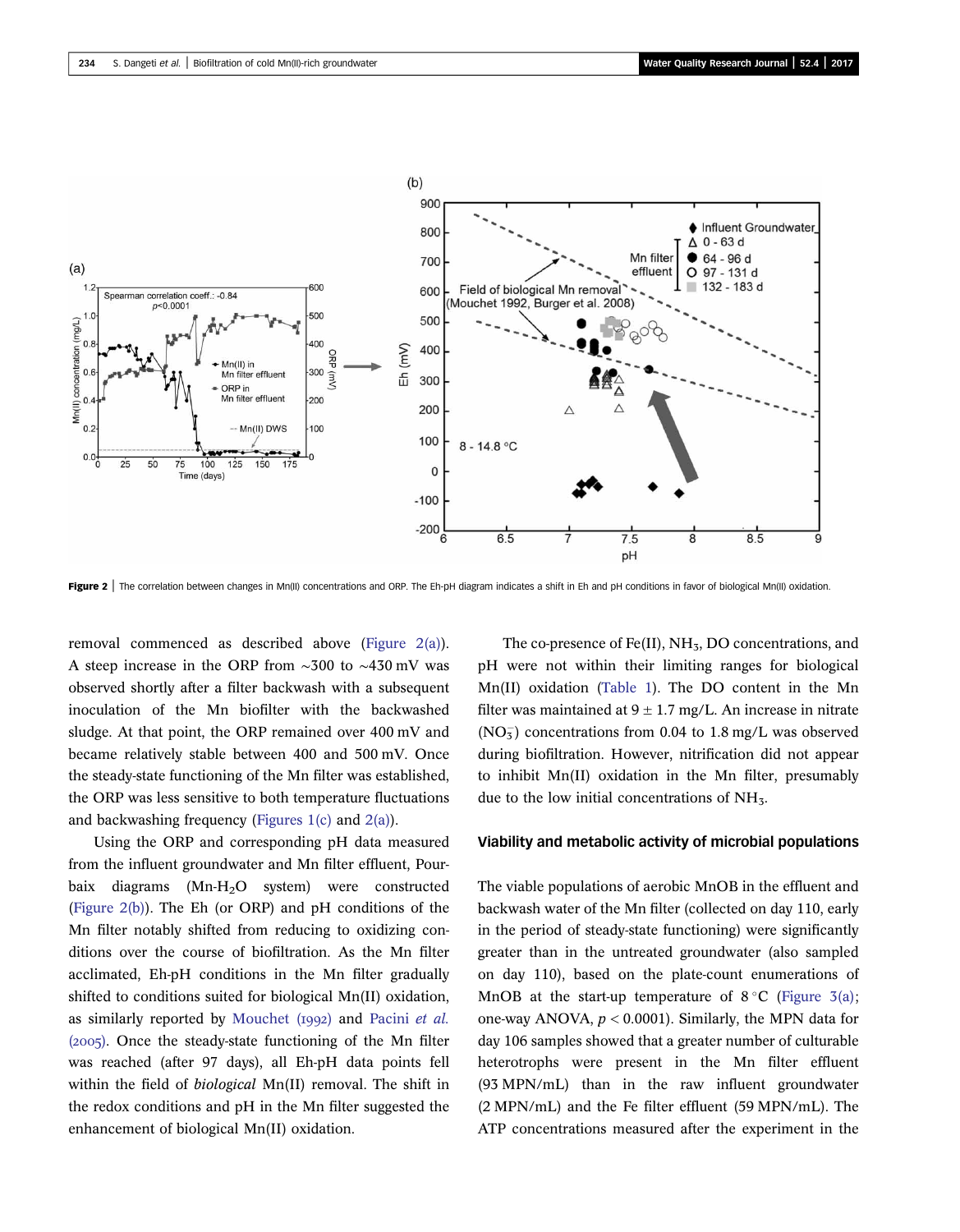<span id="page-6-0"></span>

Figure 3 | (a) Viable Mn(II)-oxidizing bacteria in the Mn-filter effluent on Day 110, enumerated at 8 °C. (b) ATP concentrations.

groundwater, storage reservoir, Fe filter effluent, and Mn filter effluent indicated that ATP was notably elevated in the Mn filter effluent, indicating that microbial metabolic activity continued throughout the period of steady-state functioning (Figure 3(b)).

#### Cold-adapted MnOB consortium

The additional culturing experiment using backwash water collected on day 110 was conducted to identify a culturable MnOB consortium adapted to the start-up temperature  $(8 °C)$ , and to visually observe biogenic Mn oxide formation. The backwash water used for the experiment was collected when the ORP of the Mn filter exceeded 400 mV [\(Figure 2\(b\)](#page-5-0)). The MnOB consortium from the backwash water was able to rapidly produce biogenic Mn oxides within five days at  $8\degree$ C [\(Figure 4\)](#page-7-0). The EDS analysis detected Mn in the precipitates ([Figure 4\(d\)\)](#page-7-0). The SEM images showed poorly crystalized precipitates with amorphous morphology, which is characteristic of biogenic Mn oxides (Figure S2, available with the online version of this paper). The Mn-bearing solid precipitates exhibited a ΔH of 394 gauss, centered at a g-factor of 2.0, confirming the biogenic origin of the Mn oxides ([Figure 4\(e\)](#page-7-0)). Conversely, the ΔH and g-factor of chemically synthesized birnessite mineral (standard) were 2,816 gauss and 2.0, respectively, indicating an abiotic origin for the Mn oxides (Figure S3, available with the online version of this paper). The rapid formation of biogenic Mn oxides at  $8^{\circ}$ C reflected that the Mn filter had biologically acclimated at the varying low on-site temperatures. Even for filter media that were precoated with Mn oxides in other Mn(II)-removal studies, temperatures below 15 °C (especially below 10 °C) still significantly decreased the Mn(II) removal efficiencies ([Jia](#page-12-0) [et al.](#page-12-0) 2015; [Cooley & Knocke](#page-12-0) 2016).

The Illumina-MiSeq 16S rRNA gene sequencing analysis for the microbial consortium identified known MnOB genera, Pseudomonas, Leptothrix, Flavobacterium, and Zoogloea (highlighted in bold font in [Figure 4\(c\)](#page-7-0)). Approximately 60% of the microbial consortium is composed of known MnOB from the literature, based on the relative abundances of the genera as percentages of the amplicon sequence reads. Of these, *Pseudomonas*, *Leptothrix*, and Flavobacterium have been frequently reported in Mn biofiltration studies [\(Tekerlekopoulou](#page-13-0) [et al.](#page-12-0) 2013; Cai et al. ). However, the microbial consortium includes other diverse populations (over 46 genera), including the genera Rhodocista (11.3%), Phaselicystis (7.3%), Bdellovibrio  $(5.1\%)$ , and Hydrogenophaga (<2.5%).

#### Accelerated Mn(II) removal and filter media ripening

After the multiple backwashes and inoculation of the Mn filter with biologically aged backwash sludge collected at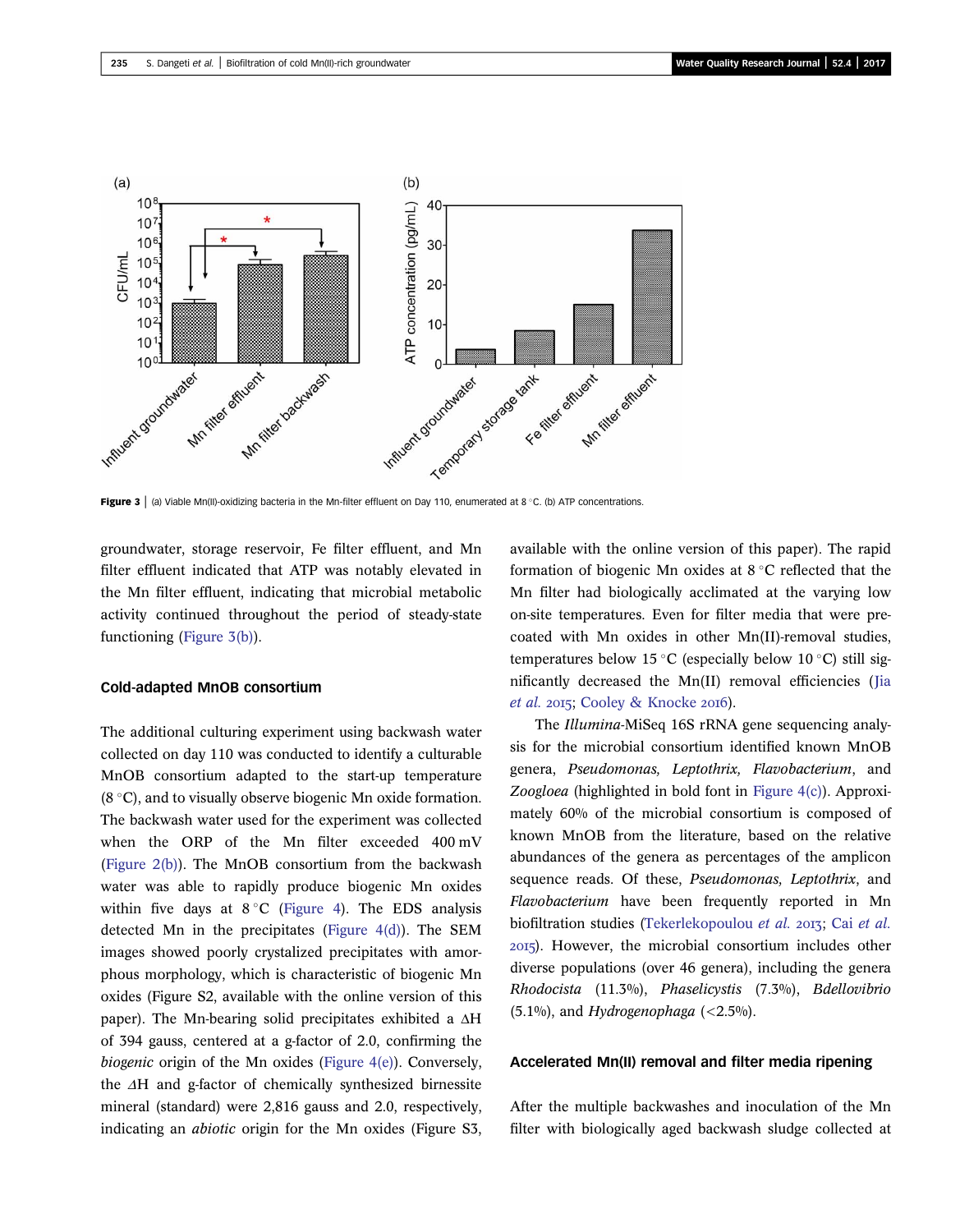<span id="page-7-0"></span>

Figure 4 | (a) The field biofiltration unit. (b) The formation of precipates in the backwash water after 5 days in a culturing flask, beginning immediately after the backwash water was collected from the Mn filter on day 110 (steady-state functioning period). (c) The relative abundance of genera as a percentage of high-throughput amplicon sequence reads from the microbial consortium enriched at 8 °C. Known MnOB genera are presented in bold. (d) The energy dispersive spectroscopy (EDS) analysis for the detection of Mn-rich precipiates. (e) The EPR analyses for solid precipiates formed in the culturing flasks of the MnOB consortium, containing biogenic Mn oxides (ΔH = 394 gauss).

high ORP values of  $+400$  mV – representing the strong activity of acclimated MnOB and rapid biogenic Mn-oxide formation – a drastic increase in the first-order rate constant  $(k)$  for Mn(II) removal was observed, an increase of up to five orders of magnitude (Figure  $5(d)$ ). The k values were as low as  $10^{-6}$  to  $10^{-5}$  min<sup>-1</sup> between day 97 (the beginning of steady-state functioning) and day 127. The  $k$  value rose steeply to  $0.21$  min<sup>-1</sup> immediately after the multiple backwashes and backwash sludge inoculation on days 127 to 132 [\(Figure 5\(d\)](#page-8-0)). The corresponding half-life  $(t_{1/2})$  for Mn(II) removal was substantially reduced from ∼40 days on day 92 (before the acceleration) to 3.31 min on day 159 (after the acceleration).

In particular, the acceleration of Mn(II) removal kinetics in the Mn filter was observed in the middle of steady-state functioning, at a time when high Mn(II) removal efficiencies had already been observed [\(Figure](#page-8-0) [5\(d\)](#page-8-0)). This finding indicates that tracking Mn(II) removal efficiency does not adequately take into account the ripening of the filter media. Figure  $6$  shows that  $k$  values were as low as 0.007 to 0.068  $min^{-1}$  between days 132 and 148, even though the Mn filter exhibited the 97% removal efficiency due to the ripened bottom layers. Low  $k$  values reflected the incomplete ripening of the filter media. The drastically accelerating Mn(II) removal kinetics correlated to the progressive vertical ripening of the Mn filter media. The filter ripening progressed from the bottom (gravel), to the middle (sand), and to the top (anthracite), likely due to accumulating precipitates, biomass and/or sludge solids at the bottom ([Figure 6\)](#page-9-0). The different types of filter media did not significantly affect biofilter ripening. As the  $k$ value for Mn(II) removal reached  $0.21$  min<sup>-1</sup> with a short half-life of 3.31 min, Mn(II) from the influent groundwater was depleted rapidly as it passed through the topmost layers of the Mn filter (as specifically shown at 159 days in [Figure 6](#page-9-0)). At this stage, the Mn filter was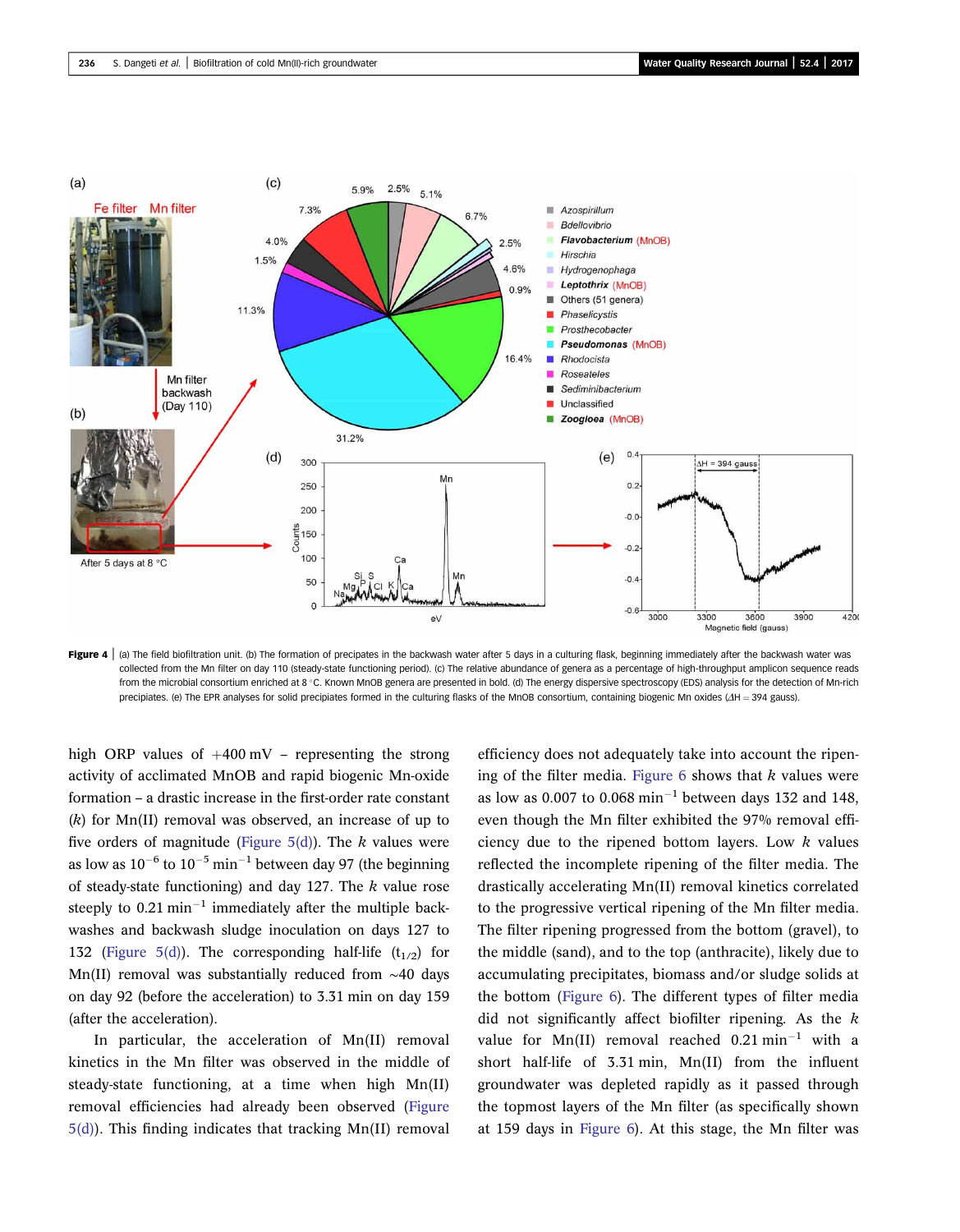<span id="page-8-0"></span>

Figure 5 | (a) Mn(II) concentration profile, (b) Mn(II) concentration profile focused on the period of steady-state functioning, (c) the corresponding temperature profile for the Mn filter effluent, and (d) changes in the Mn(II) removal efficiency (RE) and the first-order rate constant (k) for Mn(II) removal.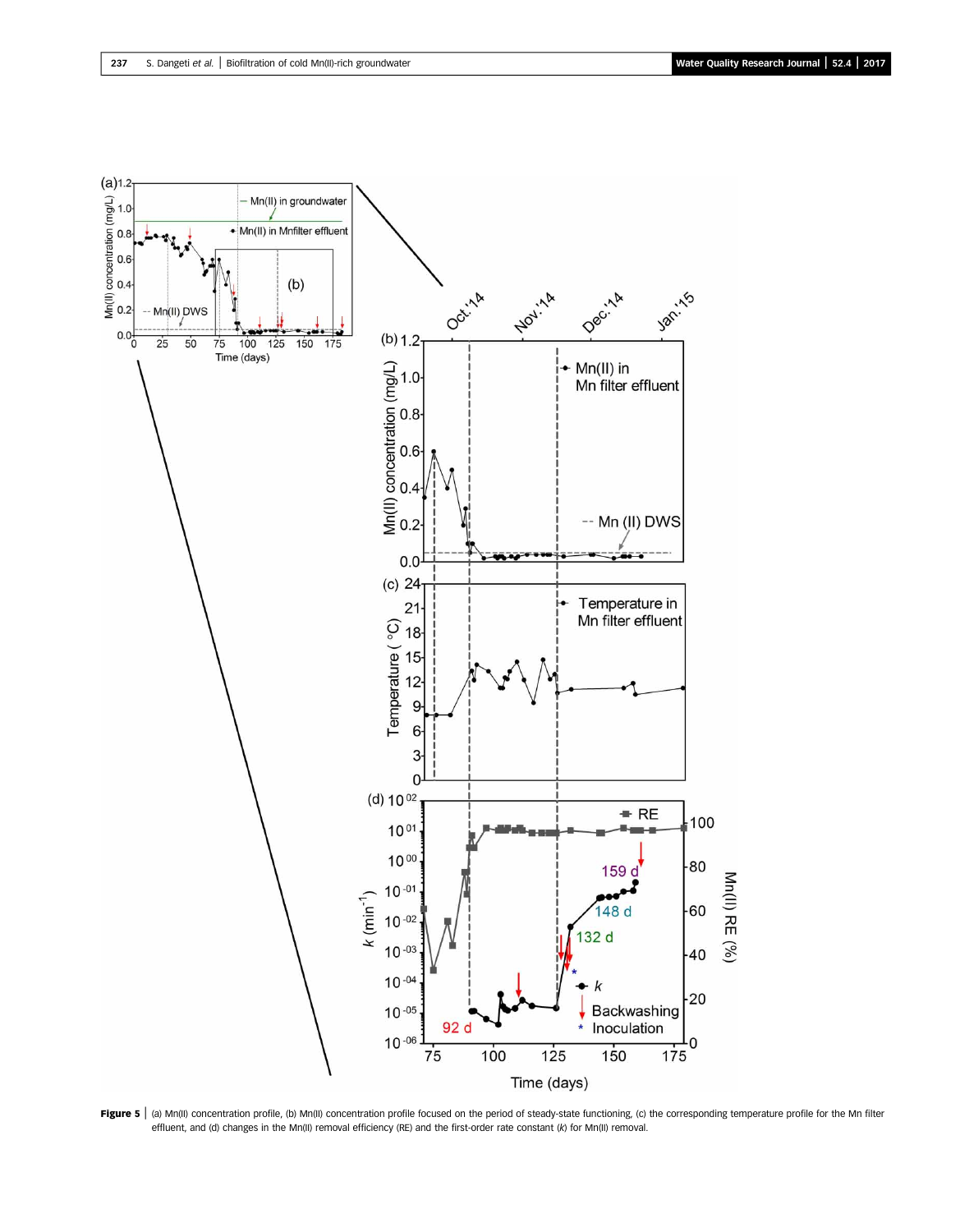<span id="page-9-0"></span>

Figure 6 | Temporal changes in the vertical profiles of Mn(II) concentrations along the depth of the Mn filter over time, indicating the ripening of the filter media.

considered nearly fully ripened based on the maturation of Mn(II) removal kinetics.

The findings presented herein are important from a field perspective. Tracking changes in the EBCT-based rate constant for Mn(II) removal is a simple approach to indicating filter ripening that is sufficiently advanced to trigger meaningful Mn(II) removal under low temperature regimes, and to determining the effective ripening period required for a biofilter. During the period of accelerated Mn(II) removal, the Mn filter effluent temperatures were very stable at  $11 \pm 0.6$  °C [\(Figure 5\(c\)](#page-8-0) and [5\(d\)](#page-8-0)). The onsite low temperature of 11 $\degree$ C did not limit the acceleration of Mn(II) removal. The first-order rate constant of  $0.21$  min<sup>-1</sup> obtained after filter ripening in this study is comparable to rate constants for Mn(II) removal reported in previous Mn-biofiltration studies conducted at a wide range of temperatures. Some of those studies were conducted at warmer temperatures and with pre-aged Mn filter materials ([Table 2](#page-10-0)). The four-month aging period in this study was shorter than those in previous studies ([Table 2\)](#page-10-0).

# Birnessite and pyrolusite formation, and surface morphology

Birnessite (K-rich MnO<sub>2</sub>; Mn(IV) oxide) and pyrolusite  $(\beta-MnO_2; Mn(IV)$  oxide) were detected in the anthracite collected on day 183 (end of the experiment), confirming that the Mn filter was fully ripened with Mn oxides with the highest Mn oxidation states based on the Mn oxidation pathway ([Figure 7\(c\)\)](#page-11-0). The Mn oxidation states exhibited by birnessite and pyrolusite were  $+3.5$  to  $+3.9$ , and  $+4$ , respectively.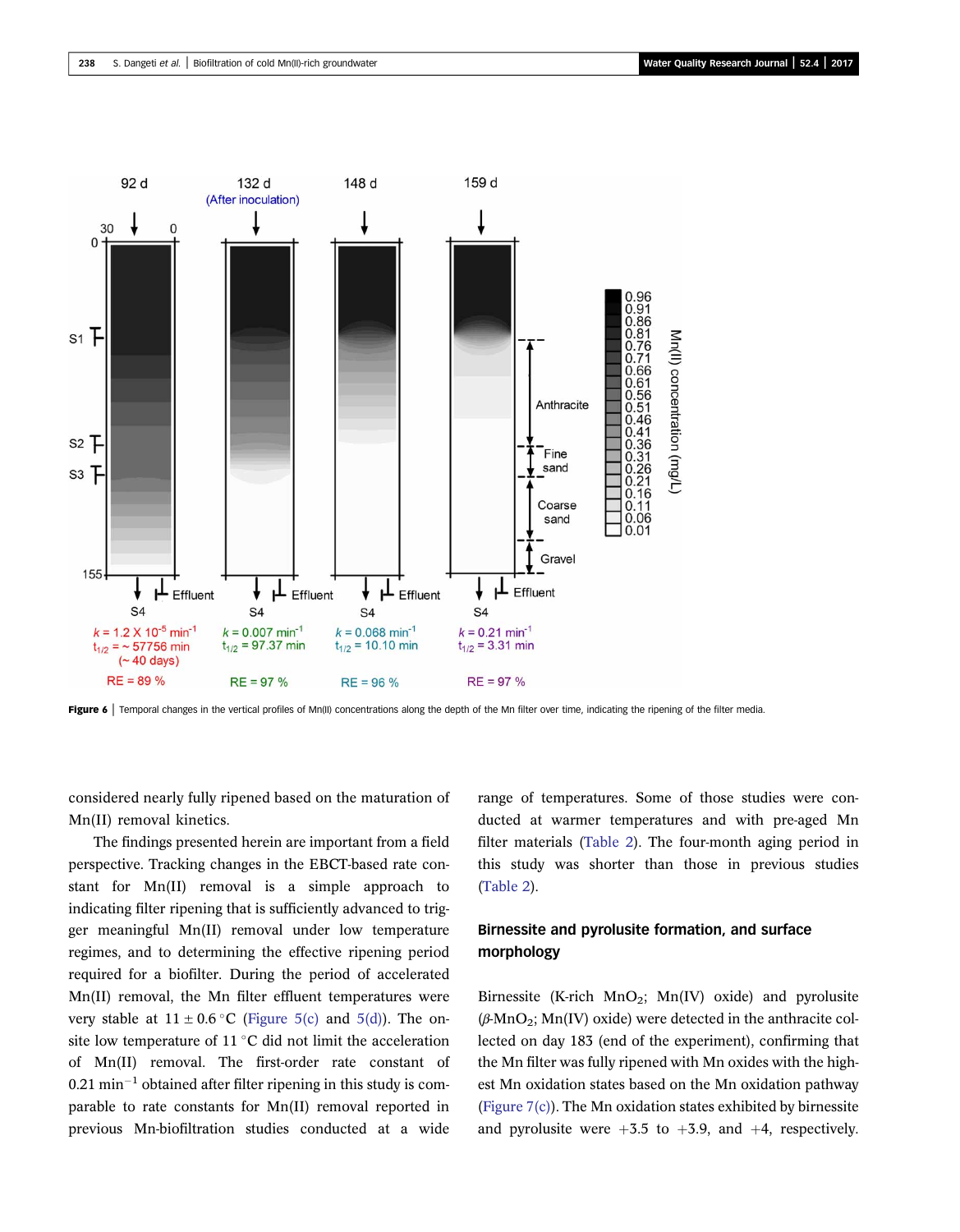| Temperature<br>$(^\circ$ C) | $k$ (min <sup>-1</sup> ) | <b>Flow velocity</b><br>$(m h^{-1})$ | <b>Experiment</b><br>type | Scale       | <b>Initial filter</b><br>media status | <b>Aging characteristics</b>                                                | Reference                          |
|-----------------------------|--------------------------|--------------------------------------|---------------------------|-------------|---------------------------------------|-----------------------------------------------------------------------------|------------------------------------|
|                             | 0.17                     | 7                                    | Field                     | Full-scale  | Aged                                  | 8-month pre-aging                                                           | Katsoyiannis &<br>Zouboulis (2004) |
| $11.2 - 14.6$               | $0.50^{\rm a}$           | $10 - 22$                            | Field                     | Pilot-scale | Aged                                  | 8-month pre-aging                                                           | Stembal <i>et al.</i> $(2005)$     |
| $18 - 22^b$                 | $0.14 - 0.16^{\circ}$    | $\overline{\phantom{0}}$             | Lab                       | Lab scale   | Virgin                                | MnOB pre-inoculation                                                        | Cai <i>et al.</i> $(2015)$         |
|                             | $0.53^{\circ}$           | $7 - 19$                             | Lab                       | Pilot-scale | Virgin                                | Aged using synthetic<br>$Mn(II)$ - and As(III)-<br>contaminated water       | Yang <i>et al.</i> (2015)          |
| 30 <sup>b</sup>             | 0.023 <sup>c</sup>       | $0.033 - 0.039$                      | Field                     | Pilot-scale | Virgin                                | 5-month aging                                                               | Zeng $et$ al. (2015)               |
| 8 <sup>b</sup>              | 0.69 <sup>c</sup>        |                                      | Field                     | Pilot-scale | Manganese<br>sand                     | 18-month pre-aging                                                          | Cheng <i>et al.</i> $(2016)$       |
| $4-8^b$ , $8-14.8^d$        | 0.21 <sup>c</sup>        | 3.21                                 | Field                     | Pilot-scale | Virgin                                | 4-month aging:<br>$ORP: > +400$ mV,<br>Abundant MnOB,<br>Mn oxide formation | This study                         |

<span id="page-10-0"></span>**Table 2** | Comparison of rate constants (k) from this study and various other Mn biofilter designs

aTreatability factor using mass-transfer-limited kinetics.

<sup>b</sup>Influent water temperature.

c First-order rate constant.

<sup>d</sup>Effluent temperature.

Hausmannite ( $Mn<sub>3</sub>O<sub>4</sub>$ ; Mn(III) oxide) with Mn oxidation state  $+2.7$  ([Bruins](#page-12-0) *et al.* 2015b) was detected in centrifuged backwash water collected on day 110 (early steady-state functioning period).

The ripened anthracite collected from the Mn filter on day 183 was coated mainly by Mn-rich substances with a repetitive coral-like morphology [\(Figure 7\(b\)](#page-11-0)). This surface morphology is similar to that of birnessite formed by autocatalytic Mn(II) oxidation based on visual comparisons of SEM images ([Jiang](#page-12-0) et al. 2010; [Bruins](#page-12-0) et al. 2015a). However, variations in the surface morphologies of Mn-rich coatings on the ripened filter media were easily observable on day 183 ([Figure 7\(a\)](#page-11-0) and [7\(b\)](#page-11-0)). The SEM images of some surfaces of the ripened anthracite indicated a birnessite-like surface morphology that contains fewer coral-like patterns and appears to be fluffier (Figure  $7(a)$ ). Such a morphology has been similarly observed for biogenic Mn-oxide coatings also reported by [Bruins](#page-12-0) et al.  $(20I5a)$  and [Jiang](#page-12-0) et al.  $(20I0)$ . There was no detection of Mn oxides in the virgin anthracite samples (control) ([Figure 7\(c\)](#page-11-0) and Figure S4, available with the online version of this paper). Considering the multiple lines of evidence of enhanced biological Mn(II) oxidation, varying birnessite-like surface-coating morphologies reflected microbially mediated autocatalytic signatures of Mn(II) oxidation. Birnessite acts as an autocatalyst for phy-sico-chemical Mn(II) oxidation ([Bruins](#page-12-0) et al.  $2015b$ ). The detection of birnessite (crystalized) in the ripened filter media, which were largely coated by birnessite-like substances, may be connected to the accelerated Mn(II) removal kinetics observed in this biofiltration study.

#### **CONCLUSIONS**

In the Mn filter, biological Mn(II) oxidation was significantly enhanced, which was observed using multiple indicators. In the early stage of Mn(II) biofiltration, however, the Mn filter exhibited lower  $k$  values ranging from  $10^{-6}$  to  $10^{-5}$  min<sup>-1</sup> at the variable on-site temperatures (8–14.8 °C). Immediately after multiple backwashes and the inoculation of the biofilter with biologically acclimated backwash sludge,  $k$  values markedly increased to 0.21 min<sup>-1</sup> at  $11 \pm 0.6$  °C, which is comparable to k values obtained at higher temperatures in previous studies. The drastically accelerating  $k$  for Mn(II) removal was correlated to the vertical progression of filter media ripening.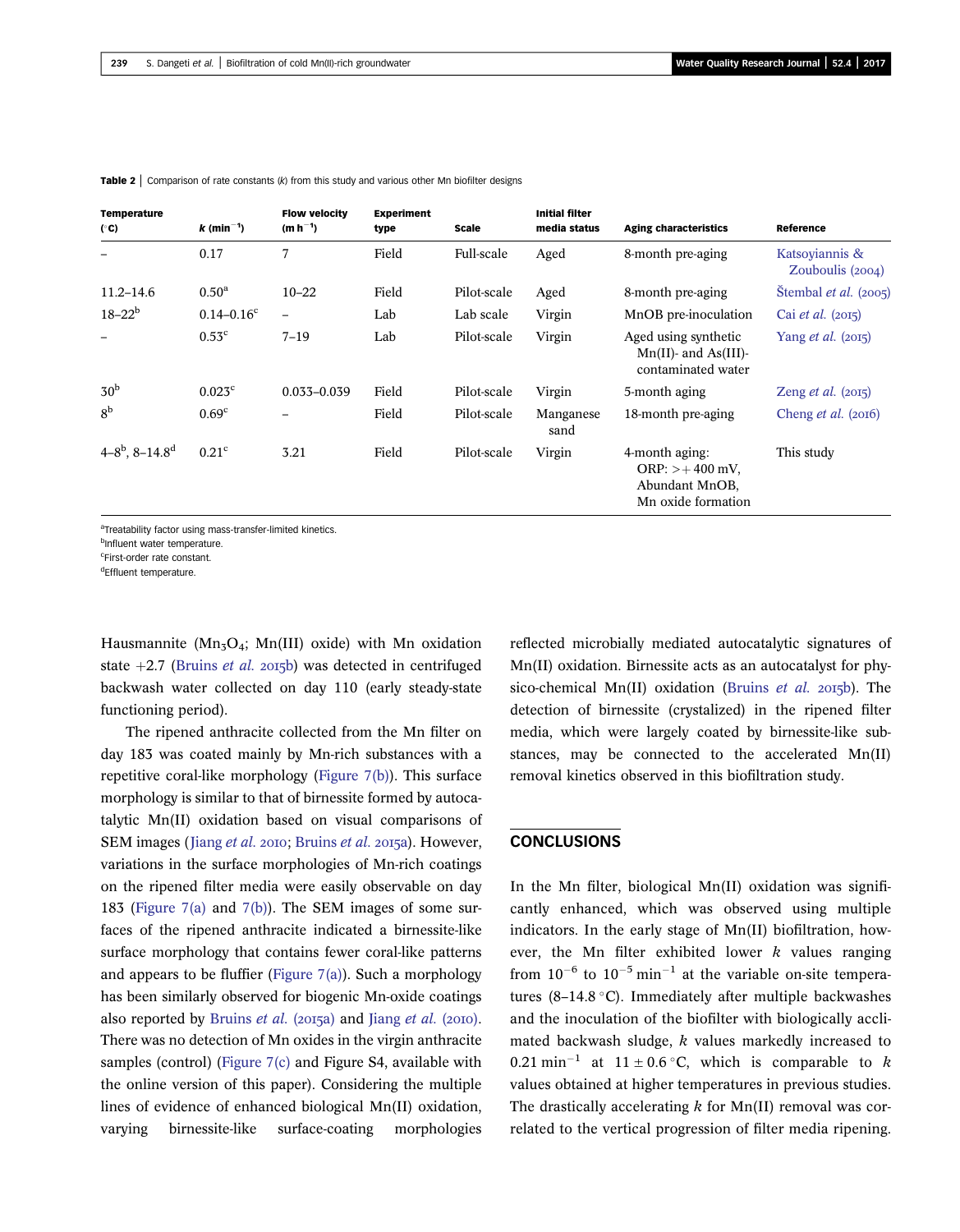<span id="page-11-0"></span>

Figure 7 SEM images of (a) slightly ripened and (b) well ripened surfaces within the same anthracite sample collected on day 183, (c) synchrotron-based PXRD data, and (d) EDS analyses for detecting elemental metals on the ripened anthracite.

The PXRD analyses detected birnessite and pyrolusite with high Mn oxidation states ranging from  $+3.5$  to  $+4$ in the ripened filter media. The varying surface morphologies of the ripened filter materials exhibited combined biological and autocatalytic signatures. The MnOB microbial consortium capable of rapidly producing biogenic Mn oxides at the start-up temperature of  $8^{\circ}$ C was obtained from the biologically aged backwash water. These findings have important implications for improving biofiltration in cold regions, and represent a potential

breakthrough for accelerating Mn(II) oxidation kinetics in cold groundwater.

### ACKNOWLEDGEMENTS

We acknowledge technical and financial support provided by the Delco Water Division of Delco Automation Inc. This research was also funded by the Natural Sciences and Engineering Research Council of Canada (NSERC; EGP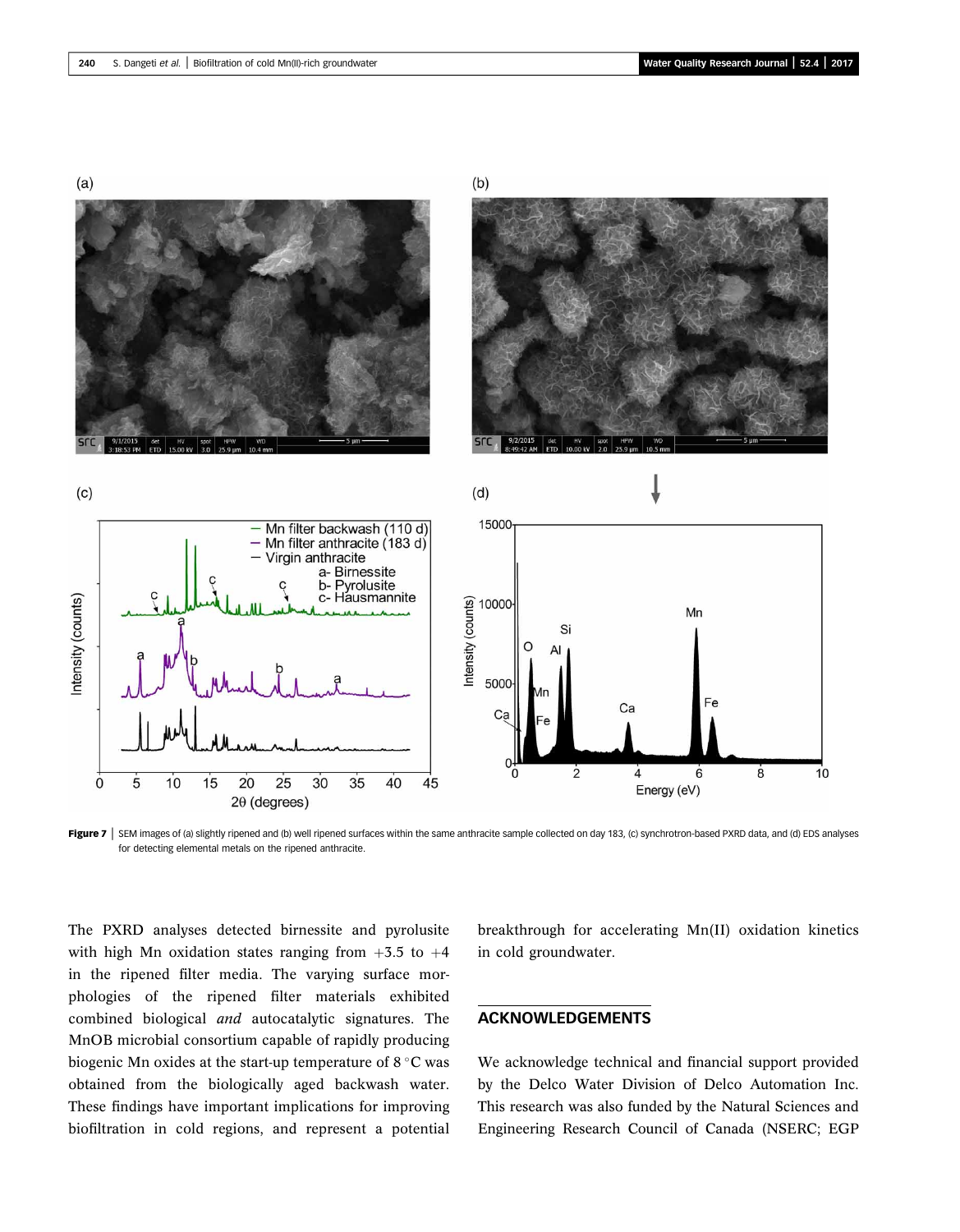<span id="page-12-0"></span>468673-14 and RGPIN-2014-05902), Mitacs (Mitacs-Accelerate Graduate Research Internship, IT06847), and the Canada Foundation for Innovation (CFI; JELF#33982). The synchrotron-based PXRD analyses described in this study were performed at the Canadian Light Source (CLS), which is supported by the NSERC, the National Research Council Canada, the Canadian Institutes of Health Research, the Province of Saskatchewan, Western Economic Diversification Canada, and the University of Saskatchewan. We thank Dr Michel Fodje, Dr Viorica Bondici, and Samira Sumaila for technical support during the PXRD analyses, and the CLS for granting access to their analytical equipment in the Life Sciences Laboratory. We also thank Dr Ramaswami Sammynaiken for the EPR analyses at the Saskatchewan Structural Sciences Centre at the University of Saskatchewan.

## **REFERENCES**

- Berbenni, P., Pollice, A., Canziani, R., Stabile, L. & Nobili, F. [Removal of iron and manganese from hydrocarbon](http://dx.doi.org/10.1016/S0960-8524(00)00003-1)[contaminated groundwaters.](http://dx.doi.org/10.1016/S0960-8524(00)00003-1) Bioresource Technology 74 (2), 109–114.
- Boogerd, F. C. & de Vrind, J. P. 1987 [Manganese oxidation by](http://dx.doi.org/10.1128/jb.169.2.489-494.1987) [Leptothrix discophora](http://dx.doi.org/10.1128/jb.169.2.489-494.1987). Journal of Bacteriology 169 (2), 489–494.
- Bruins, J. H., Petrusevski, B., Slokar, Y. M., Huysman, K., Joris, K., Kruithof, J. C. & Kennedy, M. D. 2015a [Biological and](http://dx.doi.org/10.1016/j.watres.2014.11.019) [physico-chemical formation of Birnessite during the ripening](http://dx.doi.org/10.1016/j.watres.2014.11.019) [of manganese removal](http://dx.doi.org/10.1016/j.watres.2014.11.019) filters. Water Research 69, 154–161.
- Bruins, J. H., Petrusevski, B., Slokar, Y. M., Kruithof, J. C. & Kennedy, M. D. 2015b [Manganese removal from](http://dx.doi.org/10.1080/19443994.2014.927802) [groundwater: characterization of](http://dx.doi.org/10.1080/19443994.2014.927802) filter media coating. Desalination and Water Treatment 55 (7), 1851–1863.
- Burger, M. S., Mercer, S. S., Shupe, G. D. & Gagnon, G. A. [Manganese removal during bench-scale bio](http://dx.doi.org/10.1016/j.watres.2008.08.024)filtration. Water Research 42 (19), 4733–4742.
- Cai, Y. a., Li, D., Liang, Y., Luo, Y., Zeng, H. & Zhang, J. Effective start-up biofi[ltration method for Fe, Mn, and](http://dx.doi.org/10.1016/j.biortech.2014.11.025) [ammonia removal and bacterial community analysis.](http://dx.doi.org/10.1016/j.biortech.2014.11.025) Bioresource Technology 176, 149–155.
- Cai, Y. a., Li, D., Liang, Y., Zeng, H. & Zhang, J. 2016 [Operational](http://dx.doi.org/10.1080/19443994.2014.986203) [parameters required for the start-up process of a bio](http://dx.doi.org/10.1080/19443994.2014.986203)filter to remove Fe, Mn, and  $NH<sub>3</sub>-N$  from low-temperature [groundwater.](http://dx.doi.org/10.1080/19443994.2014.986203) Desalination and Water Treatment 57 (8), 3588–3596.
- Cheng, Q., Nengzi, L., Xu, D., Guo, J. & Yu, J. 2017 Infl[uence](http://dx.doi.org/10.2166/wrd.2016.210) [of nitrite on the removal of Mn\(II\) using pilot-scale](http://dx.doi.org/10.2166/wrd.2016.210)

biofi[lters](http://dx.doi.org/10.2166/wrd.2016.210). Journal of Water Reuse and Desalination 7 (3), 264–271.

- Cooley, R. & Knocke, W. R. 2016 [Low-temperature effects on the](http://dx.doi.org/10.2166/aqua.2016.077) [removal of soluble manganese in MnOx\(s\)-coated media](http://dx.doi.org/10.2166/aqua.2016.077) [systems](http://dx.doi.org/10.2166/aqua.2016.077). Journal of Water Supply: Research and Technology – AQUA 65 (8), 626–634.
- Fortin, G., van der Kamp, G. & Cherry, J. A. 1991 [Hydrogeology](http://dx.doi.org/10.1016/0022-1694(91)90160-J) [and hydrochemistry of an aquifer-aquitard system within](http://dx.doi.org/10.1016/0022-1694(91)90160-J) [glacial deposits, Saskatchewan, Canada](http://dx.doi.org/10.1016/0022-1694(91)90160-J). Journal of Hydrology 126 (3), 265–292.
- Granger, H. C., Stoddart, A. K. & Gagnon, G. A. 2014 [Direct](http://dx.doi.org/10.1061/(ASCE)EE.1943-7870.0000819) biofi[ltration for manganese removal from surface water.](http://dx.doi.org/10.1061/(ASCE)EE.1943-7870.0000819) Journal of Environmental Engineering-ASCE 140 (4), 04014006  $(1-8)$ .
- Jia, H., Liu, J., Zhong, S., Zhang, F., Xu, Z., Gong, X. & Lu, C. [Manganese oxide coated river sand for Mn\(II\) removal from](http://dx.doi.org/10.1002/jctb.4524) [groundwater](http://dx.doi.org/10.1002/jctb.4524). Journal of Chemical Technology and Biotechnology 90 (9), 1727–1734.
- Jiang, S., Kim, D. G., Kim, J. & Ko, S. O. [Characterization of](http://dx.doi.org/10.4491/eer.2010.15.4.183) [the biogenic manganese oxides produced by](http://dx.doi.org/10.4491/eer.2010.15.4.183) Pseudomonas putida [strain MnB1](http://dx.doi.org/10.4491/eer.2010.15.4.183). Environmental Engineering Research 15 (4), 183–190.
- Katsoyiannis, I. A. & Zouboulis, A. I. 2004 [Biological treatment of](http://dx.doi.org/10.1016/j.watres.2004.01.014) [Mn\(II\) and Fe\(II\) containing groundwater: kinetic](http://dx.doi.org/10.1016/j.watres.2004.01.014) [considerations and product characterization](http://dx.doi.org/10.1016/j.watres.2004.01.014). Water Research 38 (7), 1922–1932.
- Krishnan, K. P., Sinha, R. K., Krishna, K., Nair, S. & Singh, S. M. 2009 [Microbially mediated redox transformations of](http://dx.doi.org/10.1007/s00300-009-0676-4) [manganese\(II\) along with some other trace elements: a study](http://dx.doi.org/10.1007/s00300-009-0676-4) [from Antarctic lakes](http://dx.doi.org/10.1007/s00300-009-0676-4). Polar Biology 32 (12), 1765–1778.
- Mouchet, P. 1992 From conventional to biological removal of iron and manganese in France. Journal of the American Water Works Association 84 (4), 158–167.
- Pacini, V. A., María Ingallinella, A. & Sanguinetti, G. [Removal of iron and manganese using biological roughing up](http://dx.doi.org/10.1016/j.watres.2005.08.027) flow fi[ltration technology](http://dx.doi.org/10.1016/j.watres.2005.08.027). Water Research 39 (18), 4463–4475.
- Schloss, P. D., Westcott, S. L., Ryabin, T., Hall, J. R., Hartmann, M., Hollister, E. B., Lesniewski, R. A., Oakley, B. B., Parks, D. H., Robinson, C. J., Sahl, J. W., Stres, B., Thallinger, G. G., Van Horn, D. J. & Weber, C. F. 2009 [Introducing mothur:](http://dx.doi.org/10.1128/AEM.01541-09) [opensource, platform-independent, community-supported](http://dx.doi.org/10.1128/AEM.01541-09) [software for describing and comparing microbial](http://dx.doi.org/10.1128/AEM.01541-09) [communities](http://dx.doi.org/10.1128/AEM.01541-09). Applied and Environmental Microbiology 75 (23), 7537–7541.
- Štembal, T., Markić, M., Ribičić, N., Briški, F. & Sipos, L. 2005 [Removal of ammonia, iron and manganese from](http://dx.doi.org/10.1016/j.procbio.2004.01.006) [groundwaters of northern Croatia](http://dx.doi.org/10.1016/j.procbio.2004.01.006) – pilot plant studies. Process Biochemistry 40 (1), 327–335.
- Tebo, B. M., Johnson, H. A., McCarthy, J. K. & Templeton, A. S. 2005 [Geomicrobiology of manganese\(II\) oxidation](http://dx.doi.org/10.1016/j.tim.2005.07.009). Trends in Microbiology 13 (9), 421–428.
- Tebo, B. M., Clement, B. G. & Dick, G. J. 2007 Biotransformations of manganese. In: Manual of Environmental Microbiology, 2nd edn (C. J. Hurst, R. L. Crawford, J. L. Garland, D. A.